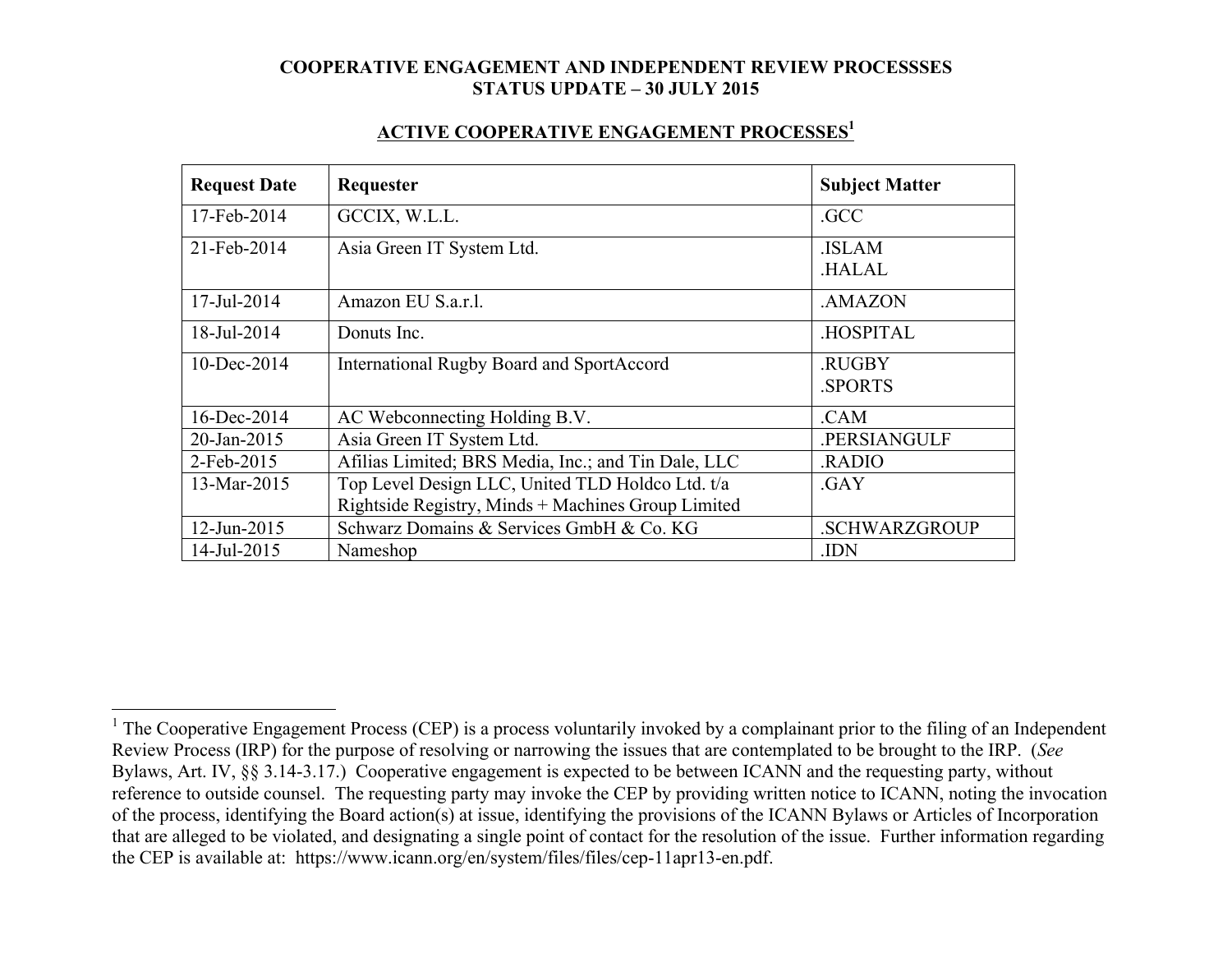### **ACTIVE INDEPENDENT REVIEW PROCESSES<sup>2</sup>**

| <b>Date</b><br><b>ICANN</b><br><b>Received</b><br><b>Notice of</b><br><b>IRP</b> | Date IRP<br><b>Commenced</b><br>by ICDR | Requester                                                                                            | <b>Subject Matter</b> | <b>Status</b>                                                                                                                                                                                                                                                                                                                   |
|----------------------------------------------------------------------------------|-----------------------------------------|------------------------------------------------------------------------------------------------------|-----------------------|---------------------------------------------------------------------------------------------------------------------------------------------------------------------------------------------------------------------------------------------------------------------------------------------------------------------------------|
| 11-Jun-2014                                                                      | 13-Jun-2014                             | Vistaprint Limited<br>https://www.icann.org/resources/pa<br>ges/vistaprint-v-icann-2014-06-19-<br>en | .WEBS                 | Panel Selection: The full Panel was confirmed on<br>13 January 2015.<br>Materials: Written submissions, Declaration(s), and<br>Scheduling Orders are posted at<br>https://www.icann.org/resources/pages/vistaprint-v-<br>icann-2014-06-19-en<br>Hearing(s): A hearing took place on 28 May 2015;<br>awaiting Final Declaration. |
| 17-Jul-2014                                                                      | 24-Jul-2014                             | Merck KGaA<br>https://www.icann.org/resources/pa<br>ges/merck-v-icann-2014-07-22-en                  | .MERCK<br>.MERCKMSD   | Panel Selection: The full Panel was confirmed on<br>10 March 2015.<br>Materials: Written submissions, Declaration(s), and<br>Scheduling Orders are posted at<br>https://www.icann.org/resources/pages/merck-v-<br>icann-2014-07-22-en<br>Hearing(s): Panel determined that no final hearing<br>will be held.                    |

 $2$  The Independent Review Process (IRP) is a process by which any person materially affected by a decision or action by the Board that he or she asserts is inconsistent with the Articles of Incorporation or Bylaws may submit a request for independent review of that decision or action. (*See* Bylaws, Art. IV, § 3.) In order to be materially affected, the person must suffer injury or harm that is directly and causally connected to the Board's alleged violation of the Bylaws or the Articles of Incorporation, and not as a result of third parties acting in line with the Board's action. Further information regarding the IRP is available at: https://www.icann.org/resources/pages/mechanisms-2014-03-20-en.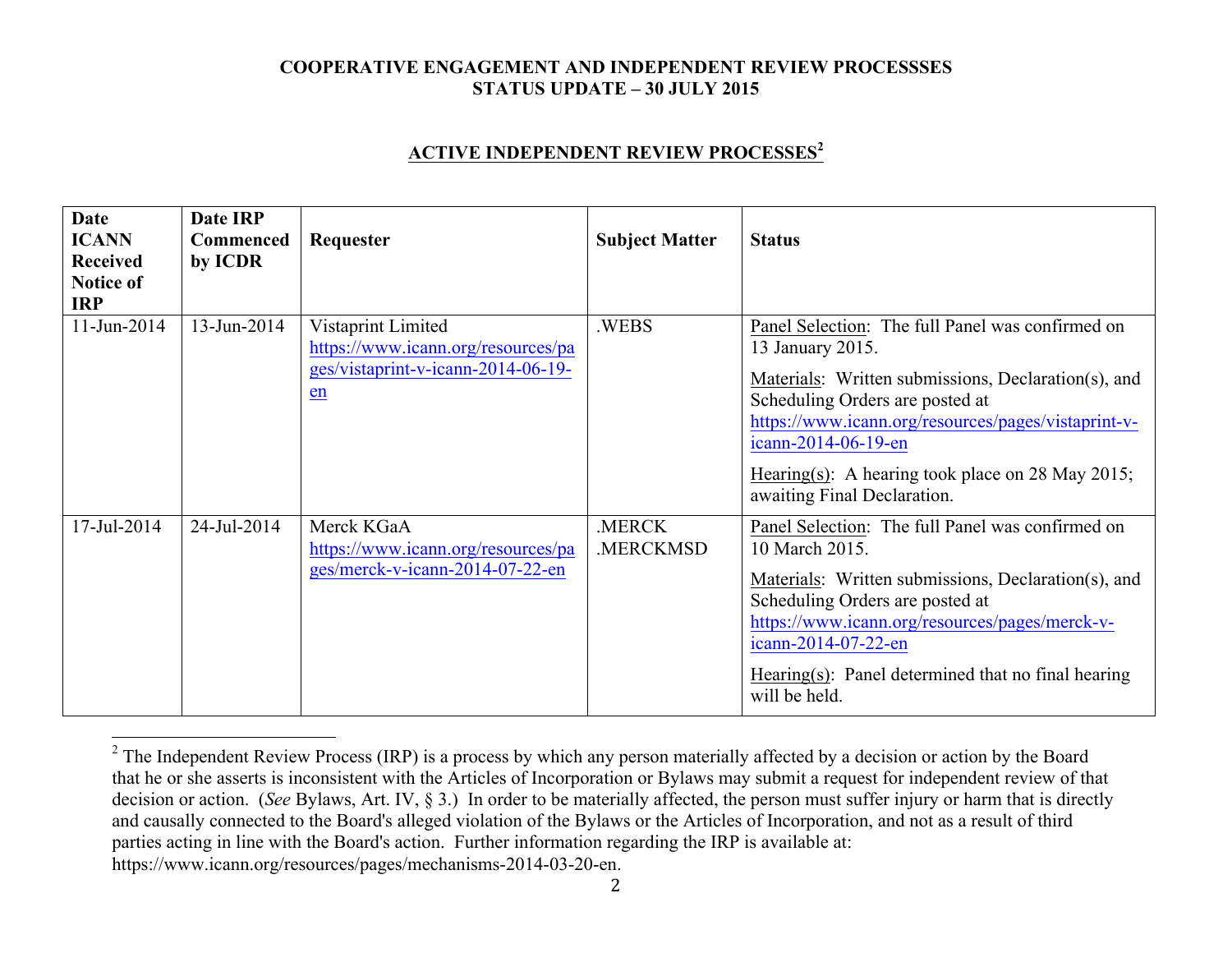| <b>Date</b><br><b>ICANN</b><br><b>Received</b><br><b>Notice of</b><br><b>IRP</b> | Date IRP<br><b>Commenced</b><br>by ICDR | Requester                                                                                                | <b>Subject Matter</b> | <b>Status</b>                                                                                                                                                                                                                                                                                                                                                                                          |
|----------------------------------------------------------------------------------|-----------------------------------------|----------------------------------------------------------------------------------------------------------|-----------------------|--------------------------------------------------------------------------------------------------------------------------------------------------------------------------------------------------------------------------------------------------------------------------------------------------------------------------------------------------------------------------------------------------------|
| 21-Sept-2014                                                                     | 22-Sept-2014                            | Dot Registry, LLC<br>https://www.icann.org/resources/pa<br>ges/dot-registry-v-icann-2014-09-<br>$25$ -en | .INC<br>.LLC<br>LLP.  | Panel Selection: The full Panel was confirmed on 5<br>February 2015.<br>Materials: Written submissions, Declaration(s), and<br>Scheduling Orders are posted at<br>https://www.icann.org/resources/pages/dot-registry-<br>v-icann-2014-09-25-en<br>Hearing(s): Procedural hearing took place on 19<br>February 2015; no further hearings are currently<br>scheduled.                                    |
| 8-Oct-2014                                                                       | 13-Oct-2014                             | Donuts Inc.<br>https://www.icann.org/resources/pa<br>ges/donuts-v-icann-2014-10-13-en                    | .RUGBY<br>.SPORTS     | Panel Selection: The full Panel was confirmed on 7<br>April 2015.<br>Materials: Written submissions, Declaration(s), and<br>Scheduling Orders are posted at<br>https://www.icann.org/resources/pages/donuts-v-<br>icann-2014-10-13-en<br>Hearing(s): Preliminary hearing took place on 14<br>July 2015, Procedural Order No. 1 issued on 17 July<br>2015; no further hearings are currently scheduled. |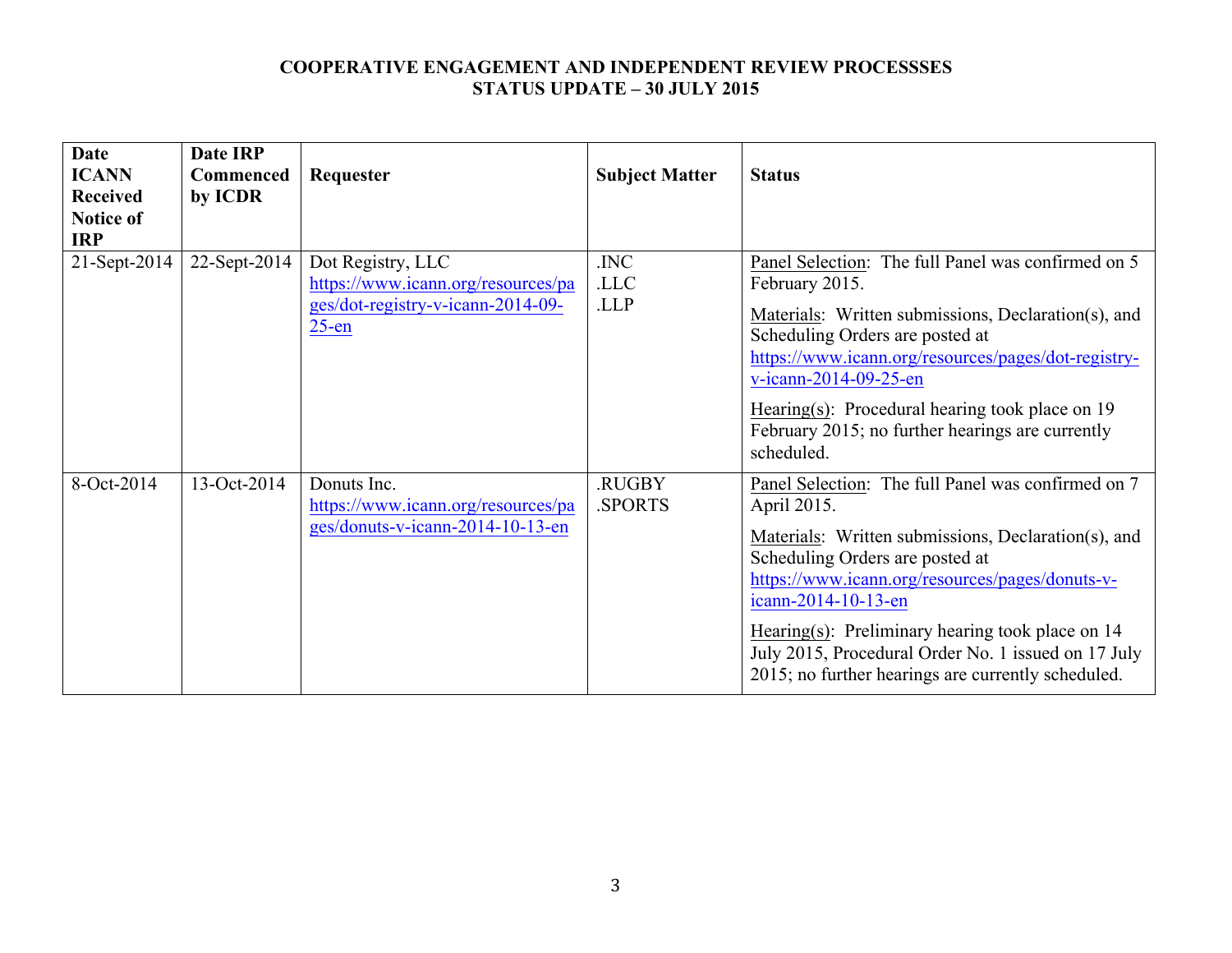| <b>Date</b><br><b>ICANN</b><br><b>Received</b><br><b>Notice of</b><br><b>IRP</b> | <b>Date IRP</b><br>Commenced<br>by ICDR | Requester                                                                                                               | <b>Subject Matter</b>                          | <b>Status</b>                                                                                                                                                                    |
|----------------------------------------------------------------------------------|-----------------------------------------|-------------------------------------------------------------------------------------------------------------------------|------------------------------------------------|----------------------------------------------------------------------------------------------------------------------------------------------------------------------------------|
| 5-Dec-2014                                                                       | 8-Dec-2014                              | <b>Gulf Cooperation Council</b><br>https://www.icann.org/resources/pa<br>ges/gcc-v-icann-2014-12-06-en                  | .PERSIANGULF                                   | Panel Selection: Emergency Panelist appointed on<br>10 December 2014; the two parties have selected<br>Panelists, who are now in the process of selecting<br>the third Panelist. |
|                                                                                  |                                         |                                                                                                                         |                                                | Materials: Written submissions, Declaration(s), and<br>Scheduling Orders are posted at<br>https://www.icann.org/resources/pages/gcc-v-icann-<br>2014-12-06-en                    |
|                                                                                  |                                         |                                                                                                                         |                                                | Hearing $(s)$ : No hearings are currently scheduled.                                                                                                                             |
| 10-Mar-2015<br>(.HOTEL)                                                          | 12-Mar-2015                             | Despegar Online SRL; Donuts, Inc.<br>Spring McCook, LLC; Famous<br>Four Media Limited- dot Hotel                        | HOTEL, ECO<br>[consolidated on<br>12 May 2015] | Panel Selection: The parties have selected two<br>Panelists, who are now in the process of selecting<br>the third Panelist.                                                      |
| 13-Mar-2015<br>(ECO)                                                             |                                         | Limited; Fegistry, LLC; and Radix<br>FZC (.HOTEL) and Little Birch,<br>LLC and Minds + Machines Group<br>Limited (.ECO) |                                                | Materials: Written submissions, Declaration(s),<br>and Scheduling Orders are posted at<br>https://www.icann.org/resources/pages/various-v-<br>icann-2015-03-16-en.               |
|                                                                                  |                                         |                                                                                                                         |                                                | Hearing(s): No hearings are currently scheduled.                                                                                                                                 |
| 19-Mar-2015                                                                      | 24-Mar-2015                             | Dot Sport Limited                                                                                                       | .SPORT                                         | Panel Selection: The two parties have selected<br>Panelists, who are now in the process of selecting<br>the third Panelist.                                                      |
|                                                                                  |                                         |                                                                                                                         |                                                | Materials: Written submissions, Declaration(s),<br>and Scheduling Orders are posted at<br>https://www.icann.org/resources/pages/accountab<br>ility/irp-en.                       |
|                                                                                  |                                         |                                                                                                                         |                                                | Hearing $(s)$ : No hearings are currently scheduled.                                                                                                                             |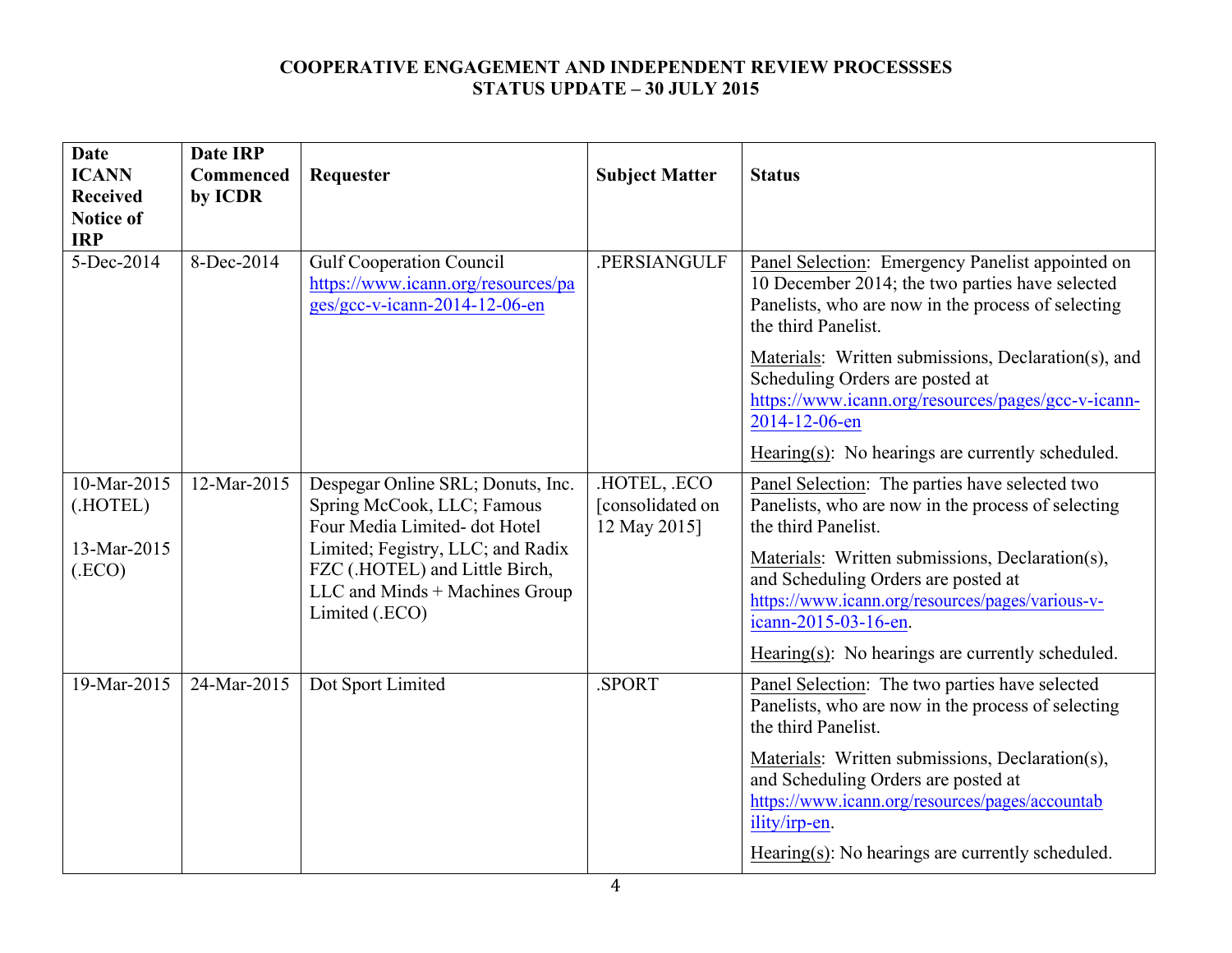| <b>Date</b><br><b>ICANN</b><br><b>Received</b><br><b>Notice of</b><br><b>IRP</b> | Date IRP<br><b>Commenced</b><br>by ICDR | Requester      | <b>Subject Matter</b> | <b>Status</b>                                                                                                                                                                                                                                                                                                                                        |
|----------------------------------------------------------------------------------|-----------------------------------------|----------------|-----------------------|------------------------------------------------------------------------------------------------------------------------------------------------------------------------------------------------------------------------------------------------------------------------------------------------------------------------------------------------------|
| 24-Mar-2015                                                                      | $7 - Apr - 2015$                        | Corn Lake, LLC | .CHARITY              | <b>Panel Selection:</b> The two parties have selected<br>Panelists, who are now in the process of selecting<br>the third Panelist.<br>Materials: Written submissions, Declaration(s),<br>and Scheduling Orders are posted at<br>https://www.icann.org/resources/pages/accountab<br>ility/irp-en.<br>Hearing(s): No hearings are currently scheduled. |